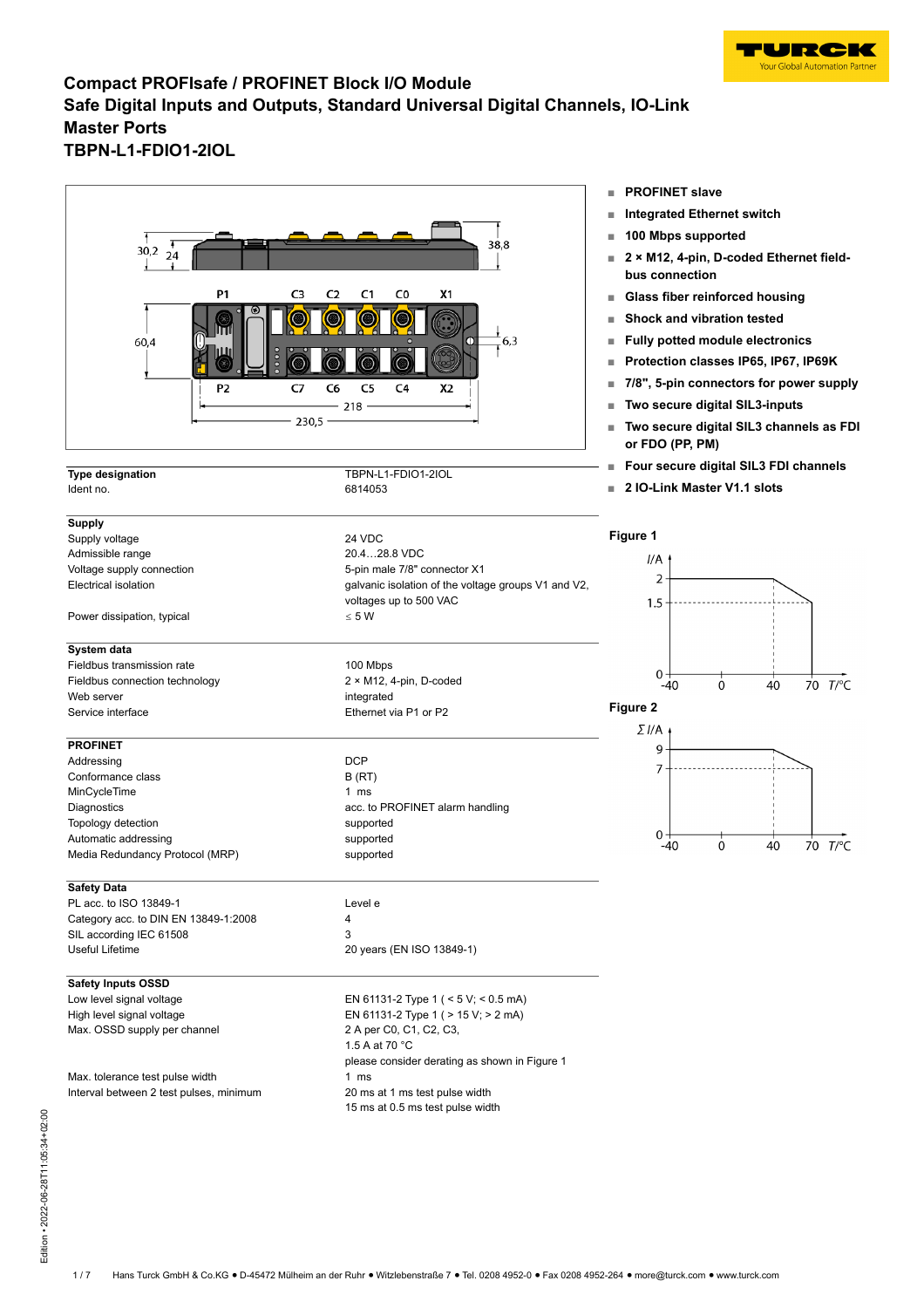

| Safety Inputs floating/antivalent       |                                                        |  |  |
|-----------------------------------------|--------------------------------------------------------|--|--|
| Max. loop resistance                    | $< 150 \Omega$                                         |  |  |
| Max. cable length                       | max. 1 uF at 150 $\Omega$                              |  |  |
|                                         | , limited by cable capacitance                         |  |  |
| Test pulse, typical                     | $0.6$ ms                                               |  |  |
| Test pulse, maximum                     | $0.8$ ms                                               |  |  |
| Sensor supply                           | Versorgung V AUX1/T1 max. 2 A                          |  |  |
|                                         | , please consider derating as shown in Figure 1        |  |  |
| Interval between 2 test pulses, minimum | 900 ms<br>no connection to external potential allowed  |  |  |
| Additional information                  |                                                        |  |  |
| <b>Safety Outputs</b>                   |                                                        |  |  |
| Output current in off state             | < 5 V                                                  |  |  |
| Output current in off state             | $< 1$ mA                                               |  |  |
|                                         | , suitable for inputs according to EN 61131-2 Type 1   |  |  |
| Test pulse, typical                     | $0.5$ ms                                               |  |  |
| Test pulse, maximum                     | $1.25$ ms                                              |  |  |
| Interval between 2 test pulses, typical | 500 ms                                                 |  |  |
| Interval between 2 test pulses, minimum | 250 ms                                                 |  |  |
| Actuator power supply                   | Versorgung V AUX1/T1 max. 2 A                          |  |  |
|                                         | , please consider derating as shown in Figure 1        |  |  |
| Max. output current                     | 2 A (resistive)                                        |  |  |
|                                         | , 1 A (inductive)                                      |  |  |
| Additional information                  | The load must be mechanically or electrically inert to |  |  |
|                                         | tolerate the test pulses.                              |  |  |
|                                         | When configured as a PPM switching output the          |  |  |
|                                         | negative pole of the load should be wired to the M-    |  |  |
|                                         | terminal of the corresponding output (Pin 2).          |  |  |
| <b>Connectivity inputs</b>              | M12, 5-pin                                             |  |  |
| Input delay                             | 2.5 <sub>ms</sub>                                      |  |  |
| Sensor supply                           | C4, C5: FSO0 max. 2 A; 500 mA per input                |  |  |
|                                         | C6: V AUX1 max. 2 A                                    |  |  |
|                                         | C7: FSO1 max, 2 A                                      |  |  |
|                                         | , please consider derating as shown in Figure 1        |  |  |
| <b>Connectivity outputs</b>             | M12, 5-pin                                             |  |  |
| Output current per channel              | 0.5 A, short-circuit-proof,                            |  |  |
|                                         | max. 2 A (resistive)/1 A (inductive) all outputs       |  |  |
| Actuator power supply                   | C4, C5: FSO0 max. 2 A; 500 mA per input                |  |  |
|                                         | C6: V AUX1 max, 2 A                                    |  |  |
|                                         | C7: FSO1 max, 2 A                                      |  |  |
|                                         | , please consider derating as shown in Figure 1        |  |  |
| <b>IO-Link</b>                          |                                                        |  |  |
| Number of channels                      | 2                                                      |  |  |
| IO-Link specification                   | V <sub>1.1</sub>                                       |  |  |
| IO-Link port type                       | Class A and Class B                                    |  |  |
| Frame type                              | supports all specified frame types                     |  |  |
| Supported devices                       | max. 32 byte input/32 byte output                      |  |  |
| <b>Transmission rate</b>                | 4.8 kbps (COM 1) / 38.4 kbps (COM 2) / 230 kbps        |  |  |
|                                         | (COM 3)                                                |  |  |
| Power supply                            | Versorgung V AUX1/T1 max. 2 A                          |  |  |
|                                         | , please consider derating as shown in Figure 1        |  |  |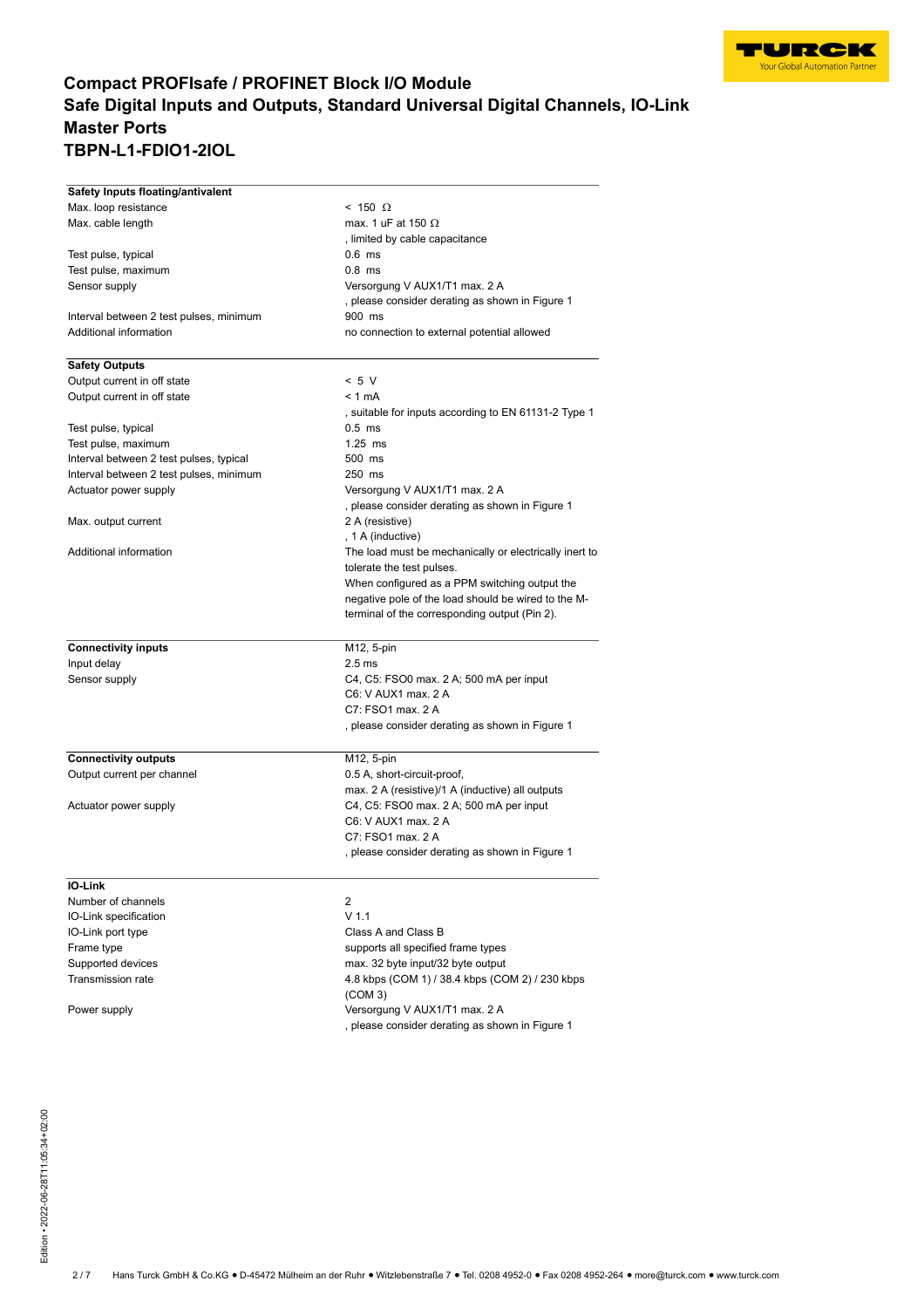

| <b>Standard/Directive conformity</b> |                                                     |
|--------------------------------------|-----------------------------------------------------|
| <b>Directive</b>                     | 2006/42/EC Machine Directive                        |
|                                      | 2014/30/EC EMC Directive                            |
|                                      | 2014/35/EC Low Voltage Directive                    |
| Vibration test                       | Acc. to EN 60068-2-6                                |
|                                      | Acceleration up to 20 g                             |
| Shock test                           | acc. to EN 60068-2-27                               |
| Drop and topple                      | acc. to EN 60068-2-31/IEC 60068-2-32                |
| Electromagnetic compatibility        | Acc. to EN 61131-2                                  |
| Approvals and certificates           | CE.                                                 |
|                                      | FCC.                                                |
|                                      | UV-resistant in accordance with DIN FN ISO          |
|                                      | 4892-2A (2013)                                      |
| UL Certificate                       | cULus LISTED 21 W2, Encl. Type 1 IND.CONT.EQ.       |
| Note on ATEX/IECEx                   | The Quick Start Guide with information on use in Ex |
|                                      | Zones 2 and 22 must be observed.                    |
|                                      |                                                     |
| <b>General Information</b>           |                                                     |
| Dimensions (W x L x H)               | 60.4 x 230.5 x 38.8 mm                              |
| Ambient temperature                  | $-40+70$ °C                                         |
| Storage temperature                  | $-40+85 °C$                                         |
| Altitude                             | max. 5000 m                                         |
| Protection class                     | <b>IP65</b>                                         |
|                                      | IP67                                                |
|                                      | IP69K                                               |
| Housing material                     | <b>PA6-GF30</b>                                     |
| Housing color                        | Black                                               |
| Male connector material              | Nickel-plated brass                                 |
| Window material                      | Lexan                                               |
| Material screw                       | 303 stainless steel                                 |
| Material label                       | Polycarbonate                                       |
| Halogen-free                         | yes                                                 |
| Mounting                             | 2 mounting holes $\Box$ 6.3 mm                      |
|                                      |                                                     |
|                                      |                                                     |

The data sheet serves as advance information. For definitive values see the corresponding product manual. In this respect, no liability for completeness and accuracy can be applied to the content of this data sheet.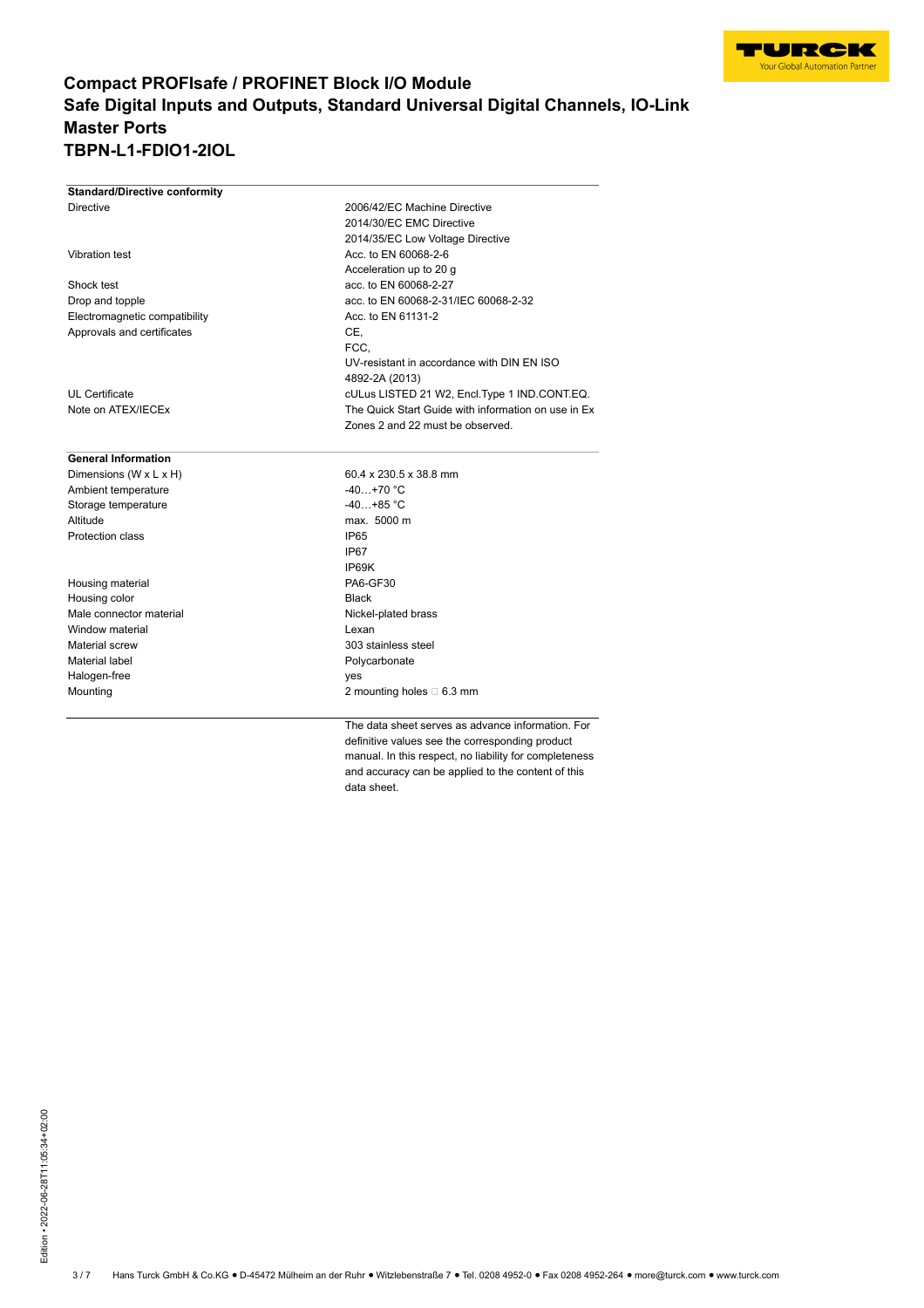

|                 | <b>Note</b><br>Ethernet cable (example):<br>RSSD-RSSD-441-2M/S2174<br>Ident. no. 6914218                                                                                                                                                 | M12 x 1 Ethernet<br>$\boldsymbol{\mathcal{L}}$<br>$\overline{2}$<br>$1 = TX +$<br>$2 = RX +$<br>70.<br>$3 = TX -$<br>$4 = RX -$<br>4<br>$flange = FE$<br>P1<br>€<br>2<br>$1 = RX +$<br>$2 = TX +$<br>$3 = RX -$<br>$4 = TX -$<br>$flange = FE$<br>P <sub>2</sub> |
|-----------------|------------------------------------------------------------------------------------------------------------------------------------------------------------------------------------------------------------------------------------------|------------------------------------------------------------------------------------------------------------------------------------------------------------------------------------------------------------------------------------------------------------------|
|                 | <b>Note</b><br>Actuator and sensor cable/PUR connection cable (example):<br>RKC4.5T-2-RSC4.5T/TXY<br>Ident. no. 6629805                                                                                                                  | M12 x 1 Safety Inputs<br>$\overline{\mathcal{L}}$<br>$1 = V_{\text{aux}} 1/T1$<br>2 = FDI (T2)<br>$\mathcal{P}$<br>$3 = GND (V1)$<br>$4 = FDI(T1)$<br>$5 = T2$                                                                                                   |
|                 | <b>Note</b><br>Actuator and sensor cable/PUR connection cable (example):<br>RKC4.5T-2-RSC4.5T/TXY<br>Ident. no. 6629805                                                                                                                  | M12 x 1 Safety I/O Port<br>$\overline{\mathcal{L}}$<br>$1 = V_{aux}1/T1$<br>2 = FDO-/FDI (T2)<br>$\overline{\phantom{a}}$<br>1(၀) ရ<br>$3 =$ GND (V1)<br>$4 = FDO+/FDI(T1)$<br>5<br>4<br>$5 = T2$                                                                |
| $\circ$ $\circ$ | <b>Note</b><br>Actuator and sensor cable/PUR connection cable (example):<br>RKC4.5T-2-RSC4.5T/TXL<br>Ident. no. 6625612                                                                                                                  | M12 x 1 I/O Port<br>$\prec$<br>$1 = FSO0$<br>2<br>$2 = DI/DO$<br>50<br>$3 =$ GND (V1)<br>o o c<br>$4 = DI/DO$<br>5.<br>$5 = FE$                                                                                                                                  |
|                 | <b>Note</b><br>Actuator and sensor cable/PUR connection cable (example):<br>Connection of a class A device:<br>RKC4T-2-RSC4T/TXL<br>Ident. no. 6625604<br>Connection of a class B device:<br>RKC4.5T-2-RSC4.5T/TXL<br>Ident. no. 6625612 | M <sub>12</sub> x 1 IO-Link<br>$\overline{\mathcal{L}}$<br>$1 = V_{aux}1$<br>$\overline{2}$<br>$2 = DI/DO$<br>၀၀၀)<br>$3 =$ GND (V1)<br>$4 = C/Q$<br>$5 = GND (V1)$                                                                                              |

-4/7 Hans Turck GmbH & Co.KG • D-45472 Mulheim an der Ruhr • Witzlebenstraße 7 • Tel. 0208 4952-0 • Fax 0208 4952-264 • more@turck.com • www.turck.com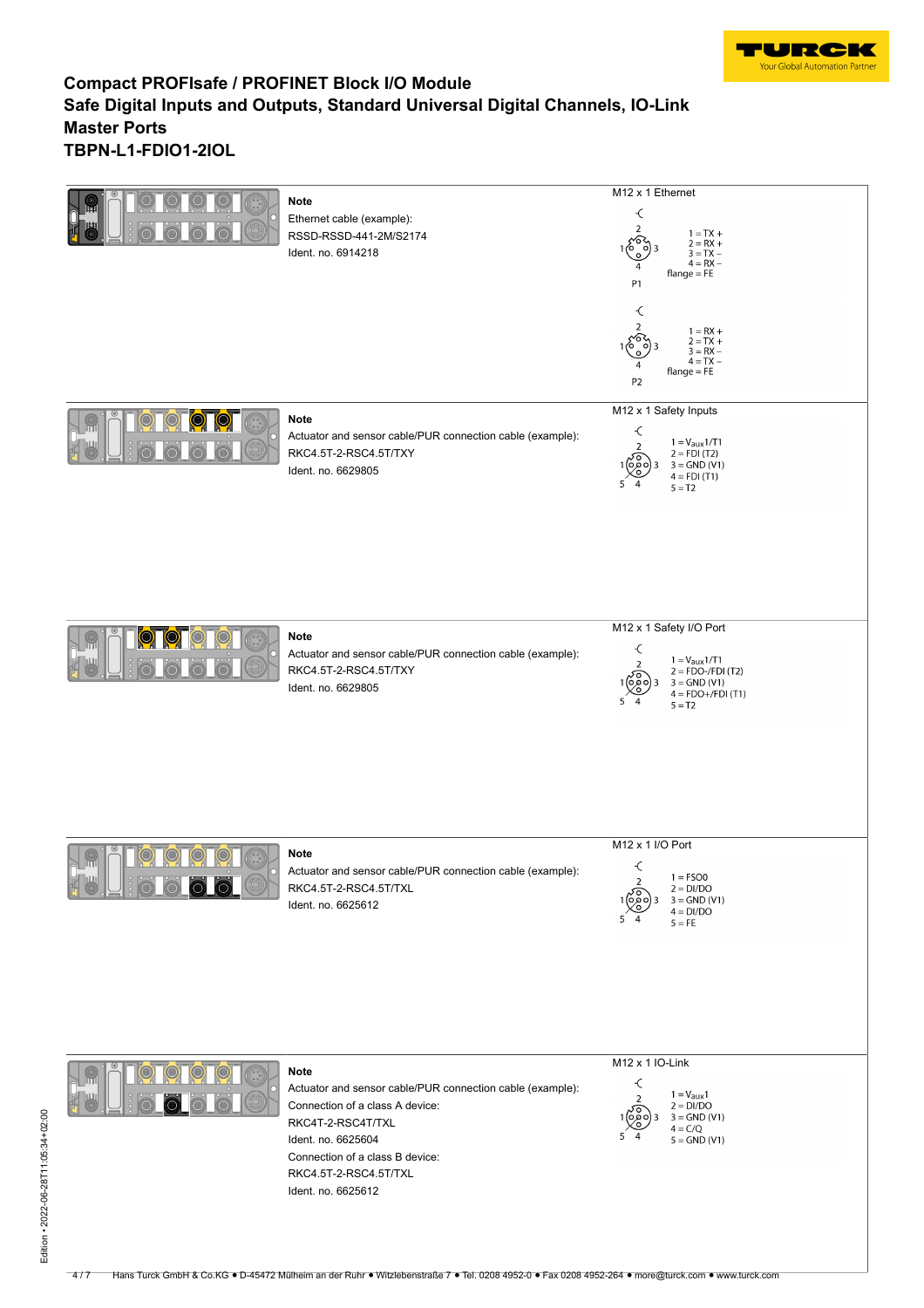

| <b>Note</b><br>Actuator and sensor cable/PUR connection cable (example):<br>Connection of a class A device:<br>RKC4T-2-RSC4T/TXL<br>Ident. no. 6625604<br>Connection of a class B device:<br>RKC4.5T-2-RSC4.5T/TXL<br>Ident. no. 6625612 | M <sub>12</sub> x 1 IO-Link<br>€<br>$1 = FSO1$<br>$2 = DI/DO$<br>$\sqrt{20}$<br>$3 = GND (V1)$<br>′ o<br>$4 = C/Q$<br>$5 =$ GND (V1)                                      |
|------------------------------------------------------------------------------------------------------------------------------------------------------------------------------------------------------------------------------------------|---------------------------------------------------------------------------------------------------------------------------------------------------------------------------|
| <b>Note</b><br>Power supply cable (example):<br>RKM52-1-RSM52<br>Ident. no. 6914149                                                                                                                                                      | 7/8" Power Supply<br>$=$ GND V2<br>1 BK<br>$=$ GND V1<br>2BU<br>6°<br>$=$ FE<br>3 GNYE<br>$Q\rightarrow$<br>$= 24$ VDC V1 1<br>$5 WH = 24 VDC V2$<br>X1<br>X <sub>2</sub> |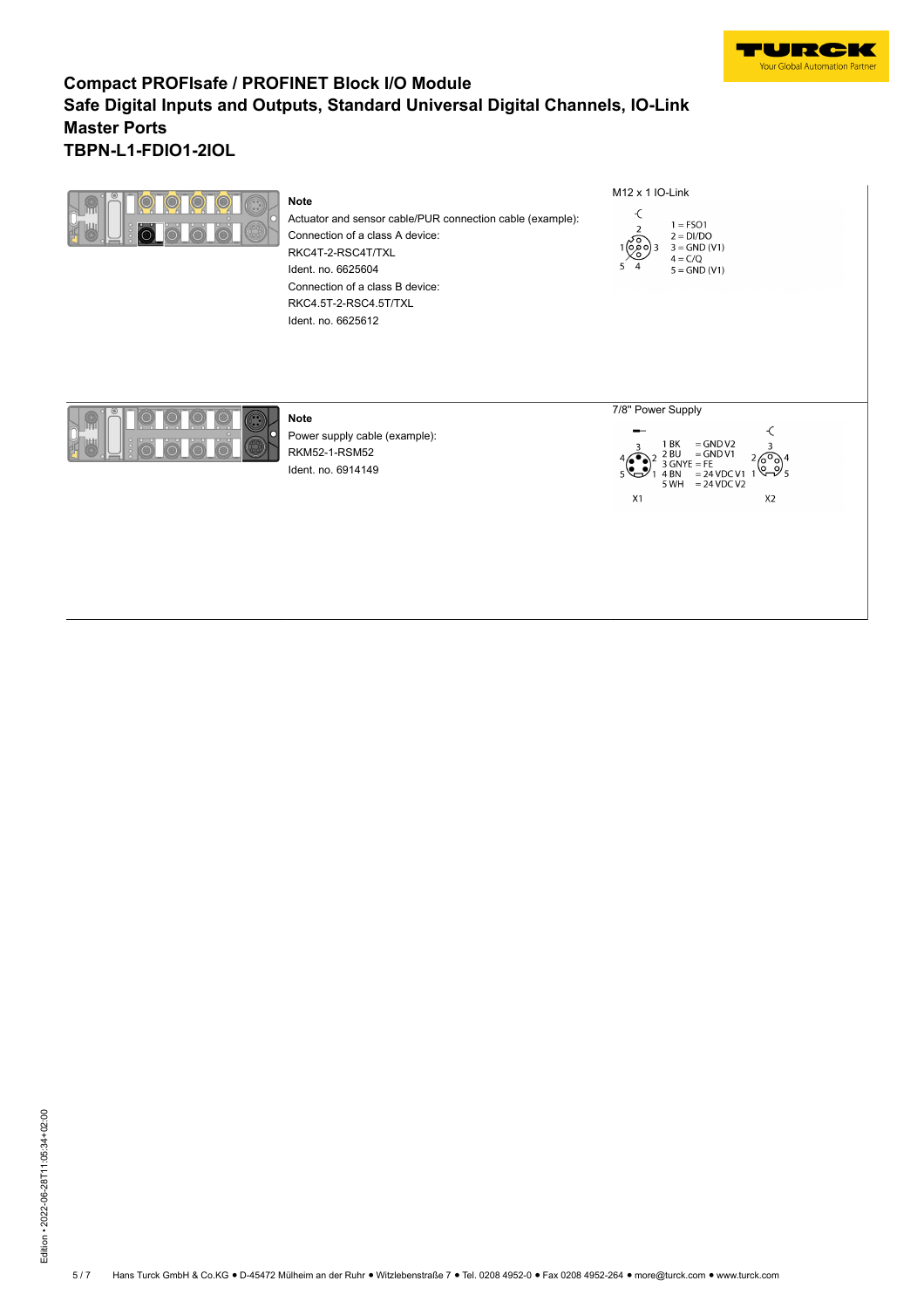

**Module Status LED**

| <b>LED</b>                       | Color                 | <b>Status</b>         | <b>Description</b>                                    |
|----------------------------------|-----------------------|-----------------------|-------------------------------------------------------|
| ETH1 / ETH2                      | Green                 | ON                    | Ethernet link (100 Mbps)                              |
|                                  |                       | flashing              | Ethernet communication (100 Mbps)                     |
|                                  |                       | <b>OFF</b>            | No Ethernet link                                      |
| <b>BUS</b>                       | Green                 | ON                    | Active connection to a master                         |
|                                  |                       | flashing              | Ready                                                 |
|                                  | Red                   | ON                    | IP-address conflict or Restore Mode or Modbus timeout |
|                                  |                       | flashing              | Blink/Wink command active                             |
|                                  | Red/Green alternating |                       | Autonegotiation or waiting for DHCP/Boot-P addressing |
| <b>ERR</b>                       | Green                 | ON                    | Diagnostics disabled                                  |
|                                  | Red                   | ON                    | Diagnostics enabled                                   |
| <b>PWR</b>                       | Green                 | ON                    | Voltage OK                                            |
|                                  | Red                   | ON                    | Voltage faulty                                        |
| <b>WINK</b>                      | white                 | Flashing              | Supports blink/wink commands                          |
|                                  |                       |                       |                                                       |
| <b>LED Status I/O</b>            |                       |                       |                                                       |
| <b>LED</b>                       | Color                 | <b>Status</b>         | <b>Description</b>                                    |
| 03                               | Green                 | On                    | Channel active                                        |
|                                  |                       | flashing              | Self test                                             |
|                                  | Red                   | On                    | Discrepancy                                           |
|                                  |                       | flashing              | Cross circuit                                         |
| 47                               | Green                 | On                    | Channel active                                        |
|                                  |                       | flashing              | Self test (input only)                                |
|                                  | Red                   | On                    | Discrepancy, overload (output only)                   |
|                                  |                       | flashing              | Cross circuit                                         |
| 811                              | Green                 | <b>On</b>             | Channel active                                        |
|                                  | Red                   | <b>On</b>             | Overload (output only)                                |
|                                  |                       | flashing              | Overload of supply                                    |
|                                  |                       | Green/Red Alternating | Channel active and overload of supply (input only)    |
| 12, 14<br>(IO-Link Port 1 and 2) | Green                 | flashing              | IO-Link communication, process data valid             |
| IO-Link Mode                     | Red                   | flashing              | IO-Link communication, process data invalid           |
|                                  |                       | On                    | IO-Link supply OK, no IO-Link Communication           |
|                                  |                       | Off                   | Port inactive                                         |
| 12, 14                           | Green                 | On                    | Digital Input signal is present                       |
| (IO-Link Port 1 and 2)           |                       | Off                   | No input signal                                       |
| SIO Mode                         |                       |                       |                                                       |
| 13, 15                           | Green                 | On                    | Digital input or output active                        |
|                                  | Red                   | On                    | Output active with overload/short circuit             |
|                                  |                       | flashing              | Overload of supply                                    |
|                                  |                       | Off                   | Input or output inactive                              |
|                                  |                       |                       |                                                       |
|                                  |                       |                       |                                                       |